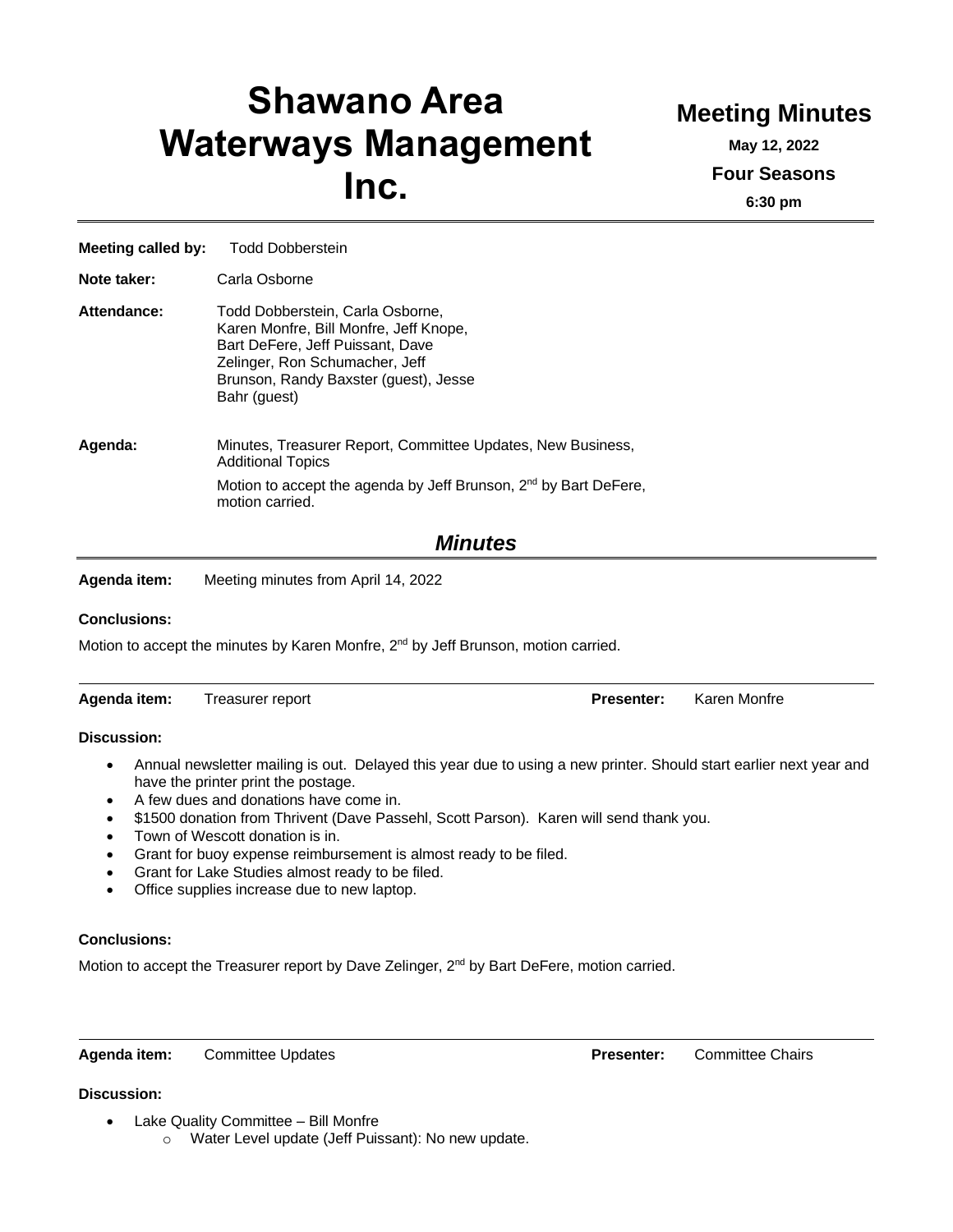- o Equipment update (Jeff Knope): Diesel engine has been repaired. Repairs made on all four units.
- o SAWM phone number has been placed on weed cutting equipment.
- o Will use dump truck for another year for hauling weeds.
- $\circ$  Cutting permits are on all harvesters. Bill made new harvest reports and had them approved by DNR.
- o Bill presented weed cutting survey results.
- $\circ$  Recommendation from Lake Quality Committee is to continue weed cutting.
- $\circ$  Motion to continue weed cutting by Jeff Brunson, 2<sup>nd</sup> by Dave Zelinger, motion carried.
- o Buoys will be placed on 5/13.
- o Bill will meet with Eddie to review the comprehensive plan for compliance and priorities/activities.
- o City of Shawano has a grant that some will be used for Huckleberry harbor. Will try to get 50% from City of Shawano and 50% from DNR for new harvester. Will also check to see if money is available from county.
- Education and Communication Committee Jeff Brunson
	- $\circ$  Annual newsletter is late due to mailing issues. Will try to get out sooner next year.
	- o Carla will work on updating website.
	- o Bill will provide contact information for resources that can be put on website.
	- o Committee will work on creating an annual report (Green Lake is a good example).
	- o Committee is looking for additional fund raising activities.
	- o Jeff is getting results of Shawano Lake financial impact.
	- o May be able to do something with the Fly-in.
	- o Committee is looking into sending out a welcome packet (Green Lake example).
	- o Suggestion to add township board members to email list.
	- o Carla will rearrange email to display better on phones.
- Fishery and Wildlife Committee Dave Zelinger
	- o Will have a meeting with DNR Fishery biologist (Aaron O'Connel) to see what can/cannot be done with committee suggestions.
	- o Will start planning for next winter's cleanup and plans to prevent litter left on lake.
- Bylaws Committee Karen Monfre
	- o Bylaws are on website.
	- $\circ$  Membership notified by newsletter and email that they are available for review on website and will be voted on at annual meeting.
	- o Bylaws will be presented and voted on at the annual meeting.

#### **Conclusions:**

Motion to continue weed cutting by Jeff Brunson, 2<sup>nd</sup> by Dave Zelinger, motion carried

**Agenda item:** New Business/Additional items **Presenter:**

#### **Discussion:**

- Annual meeting  $-$  June  $4<sup>th</sup>$  at 9am at Smalley Park
	- o Business side: Approve last year's minutes, approve financial report, approve board members and officers, open to floor for any nominations, vote on bylaws
	- o Informational side: Water level, DNR, Sheriff Dept., Fishing Club (Walleyes for Tomorrow?), Weed cutting and spraying, Q & A
	- o Allow Sherriff Dept. and DNR to speak first.
	- o Have a prayer/moment of silence for Gary.
	- $\circ$  Insert from Shawano Leader Todd will check, Dave will see if Walleyes for Tomorrow will include anything.
	- o Jeff and Todd will get audio equipment.
	- Net under Airport Rd. bridge
		- o Todd will get more info and try to get net pulled up higher/tighter.
		- o Carla will put notice in email.

#### **Conclusions:**

**Action items Person responsible Deadline**